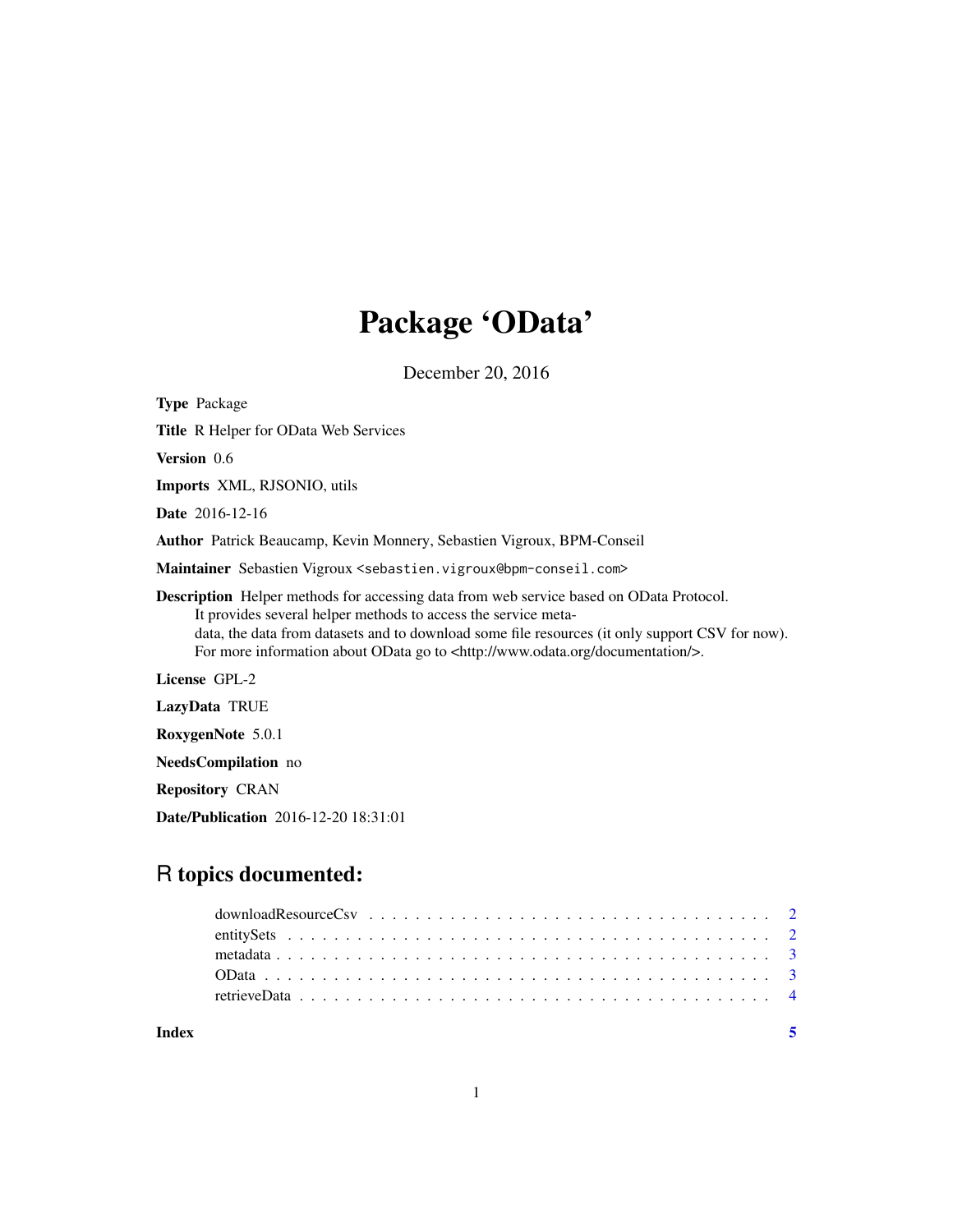<span id="page-1-0"></span>downloadResourceCsv *Download a CSV file from an URL*

#### Description

Download a CSV file from an URL

#### Usage

downloadResourceCsv(url, separator)

#### Arguments

| url       | URL pointing at a CSV file |
|-----------|----------------------------|
| separator | Separator for the CSV file |

#### Value

Data from a CSV file

#### Author(s)

BPM-Conseil

entitySets *Get a list of EntitySets for a web service base on OData*

#### Description

Get a list of EntitySets for a web service base on OData

#### Usage

```
entitySets(url)
```
#### Arguments

url URL to OData (needs to include \$format=json as parameter)

#### Value

EnitySets of the OData target

#### Author(s)

BPM-Conseil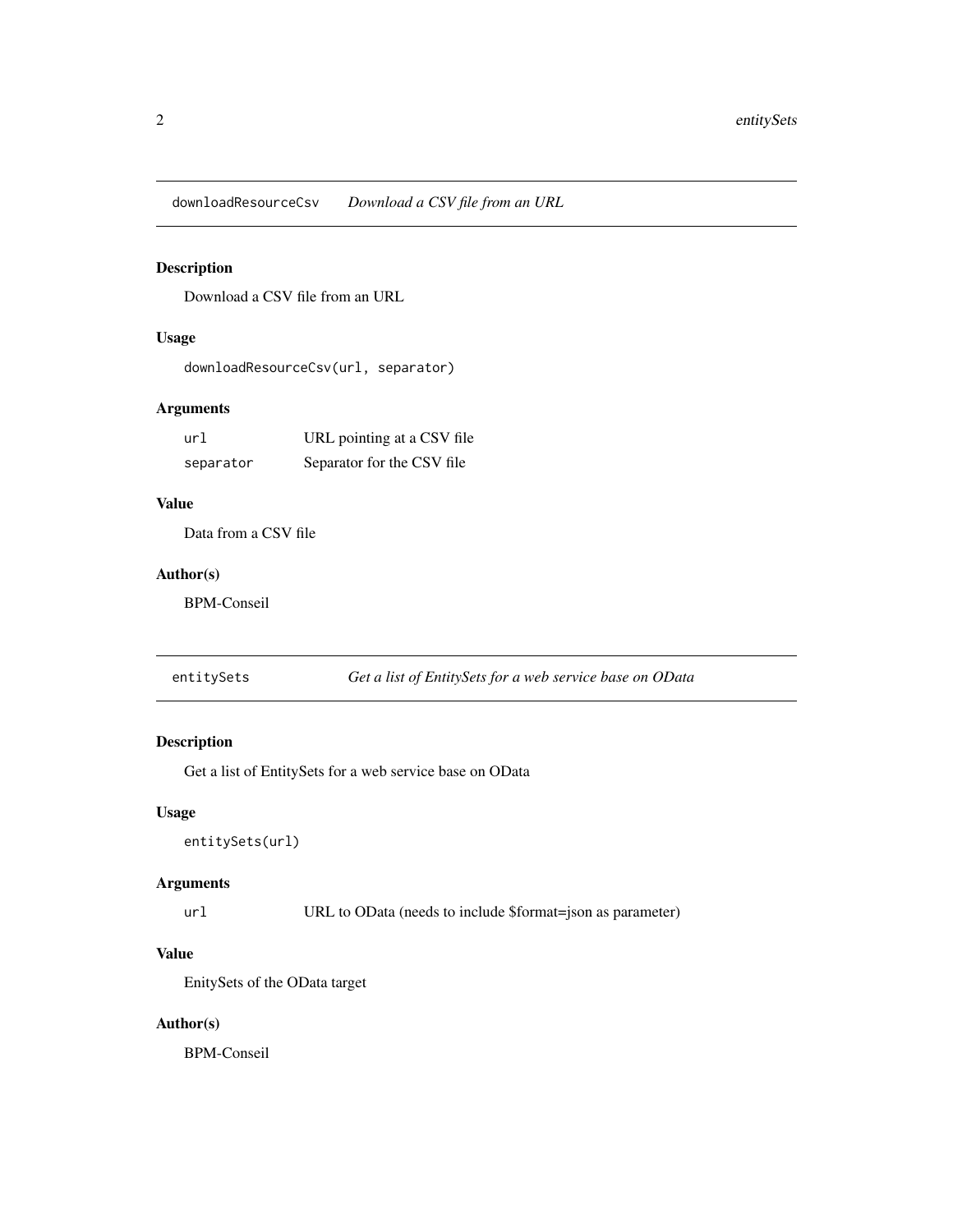#### <span id="page-2-0"></span>metadata 3

#### Examples

entitySets("http://services.odata.org/TripPinRESTierService/?\$format=json")

| metadata | Get the metadata for a specific web service based on OData Protocol |
|----------|---------------------------------------------------------------------|
|          |                                                                     |

#### Description

Get the metadata for a specific web service based on OData Protocol

#### Usage

metadata(url)

#### Arguments

url URL to OData (\$metada can be included as parameter to get more informations)

#### Value

The metadata of the OData target

#### Author(s)

BPM-Conseil

#### Examples

metadata("http://services.odata.org/TripPinRESTierService/\$metadata")

| OData | OData: A helper package to access data from a web service based on |
|-------|--------------------------------------------------------------------|
|       | OData Protocol.                                                    |

#### Description

The OData package provides methods to easily call an OData web service and get data from datasets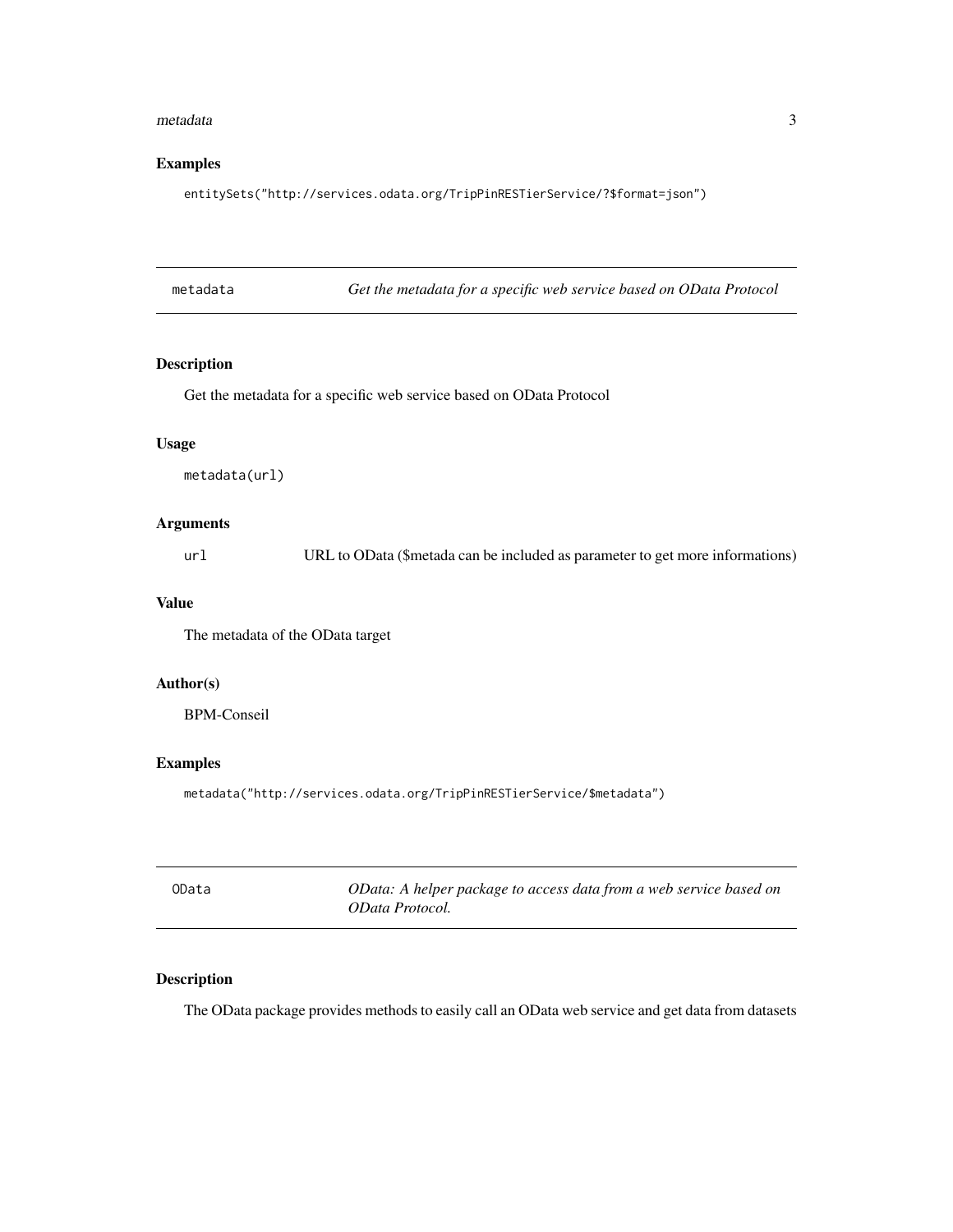<span id="page-3-0"></span>

#### Description

Retrieve data as list from a dataset

#### Usage

```
retrieveData(url)
```
#### Arguments

url URL to dataset (needs to include \$format=json as parameter)

#### Value

Data from the OData web service

#### Author(s)

BPM-Conseil

#### Examples

retrieveData("http://services.odata.org/TripPinRESTierService/Airports/?\$format=json")